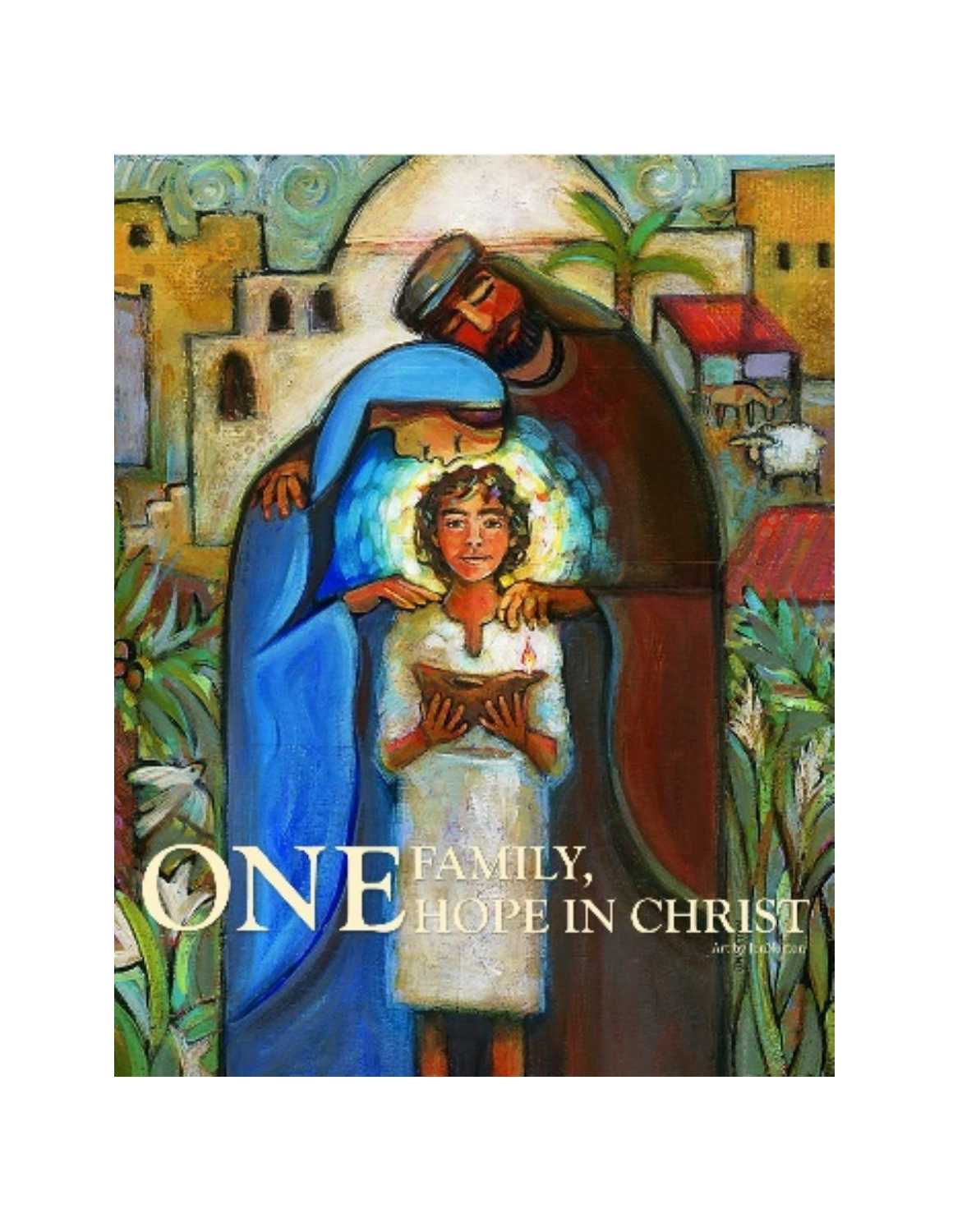

## ST.FRANCIS XAVIER SCHOOL **NEWSLETTER**

## OCTOBER 2021

As hard as it is to believe the first month of school is behind us, it is even harder to believe we still have nine months to go!

2021-22 was supposed to be much better than 2020-21. We were assured that we could look forward to a loosening of restrictions and a return to normalcy. Sadly, 2021 has brought with it different challenges with the emergence of the Delta variant which has complicated matters even further.

As a school, we made some decisions based on the optimism that things were getting better. Recent events have forced us to re-examine those decisions and to make the following changes:

1) One aspect of school life that I particularly missed last year was school assembly. It was a good time when the school was together to hear the Gospel and learn the message contained therein. However, I am hearing of a growing number of parents who are concerned about

the possible spread of COVID-19 in the Assembly setting. To help allay that concern and in the interest of protecting our students, our Monday assemblies will be held as they were last school year, namely via Zoom from my Office. At least this is a familiar structure and everyone will know and remember

how that will work.

2) At the beginning of the school year, we decided to try and make adjustments to our drop off and pick up procedures, hoping we could make the whole procedure run more smoothly. Experience has shown us otherwise and the result was more traffic congestion and frayed nerves as everyone was seemingly trying to come at once.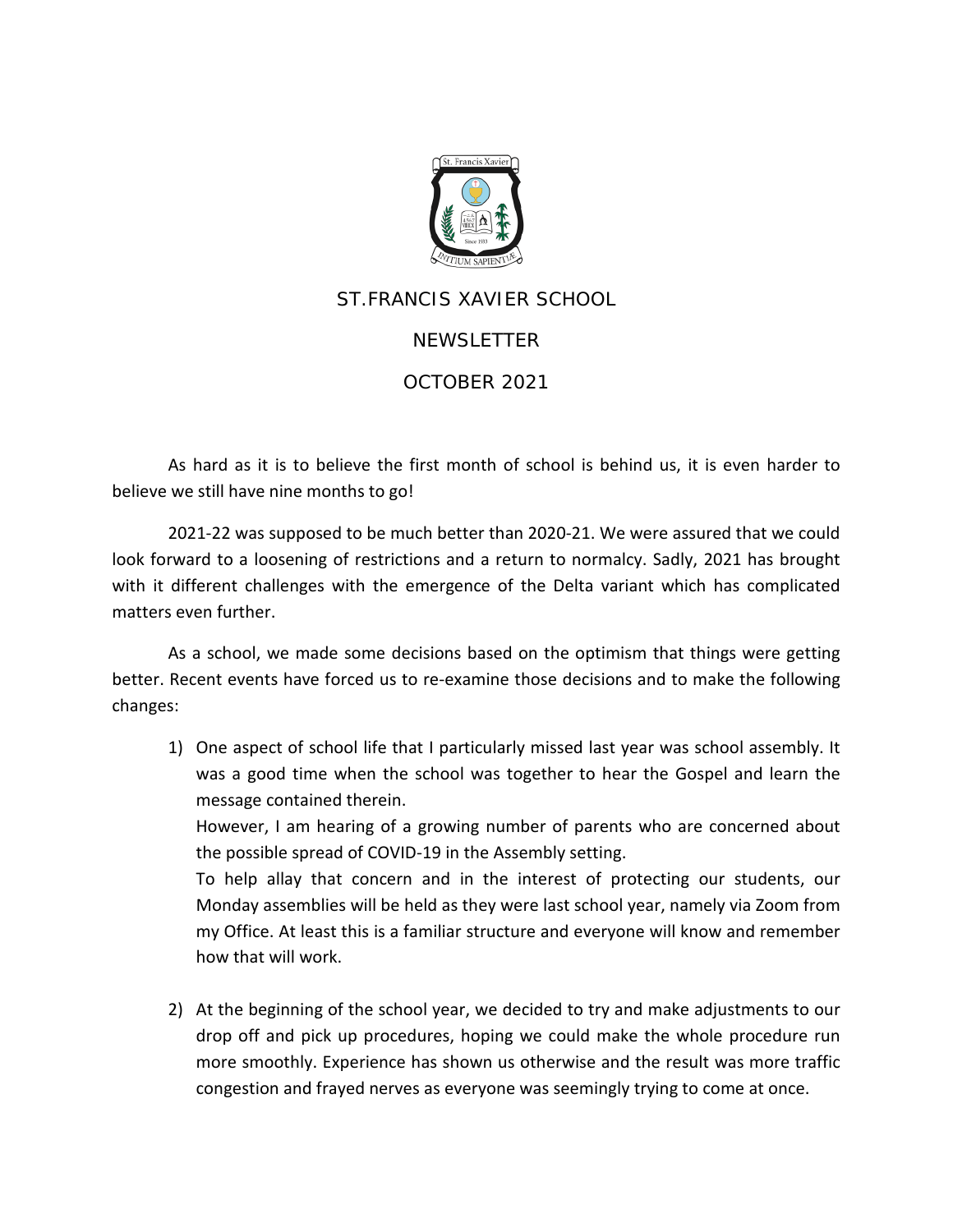Starting Monday, October  $4<sup>th</sup>$ , the Drop off and pick-up schedule will be as follows:

Drop Off Schedule:

| Primary            | Time      | Intermediate       |
|--------------------|-----------|--------------------|
| Kindergarten       | 8:30 am   | <b>Grade Four</b>  |
| Grade Two          | $8:34$ am | <b>Grade Six</b>   |
| Grade One          | 8:38 am   | <b>Grade Five</b>  |
| <b>Grade Three</b> | 8:42 am   | <b>Grade Seven</b> |
| Pick up            |           |                    |
| Primary            | Time      | Intermediate       |
| Kindergarten       | $3:30$ pm | <b>Grade Four</b>  |
| <b>Grade Two</b>   | $3:34$ pm | <b>Grade Six</b>   |
| Grade One          | $3:38$ pm | <b>Grade Five</b>  |
| <b>Grade Three</b> | $3:42$ pm | <b>Grade Seven</b> |

\*Please note Wednesday times are one hour earlier.

Our goal is always to get all the students in their classrooms as quickly as possible. After you have dropped off your child(ren) and they have been taken to their classroom, we ask your cooperation in leaving at your earliest convenience so other parents are able to park and safely drop off their child(ren).

Thank you in advance for your support and cooperation. I hope these changes help allay some of the concerns of parents in our community.

**News Update** – This morning (October 1<sup>st</sup>), Provincial Health Officer Dr. Bonnie Henry held a news conference announcing that students in Kindergarten to Grade Three are now required to wear a mask in school. This has not been a huge problem here at SFX as virtually every parent makes sure that their child(ren) have a mask properly worn for the day.

**October thoughts** - Thankfully, as we enter October, there are some familiar things that give us comfort; the explosion of colour as leaves turn in a kaleidoscope of glory and splendor, the cooler weather, the return of rain, and the beginning of school. We are reminded of the bright beauty that is nature in the Fall. The bright dark reds, the subtle yellow, and the warm brown of the trees give a touch of vibrancy to sustain us through the stark greys that can characterize winter.

Personally Fall is my favourite time of year. I love the crisp cool air, and the colours described above. At times we do not take the opportunity to truly appreciate what Fall has to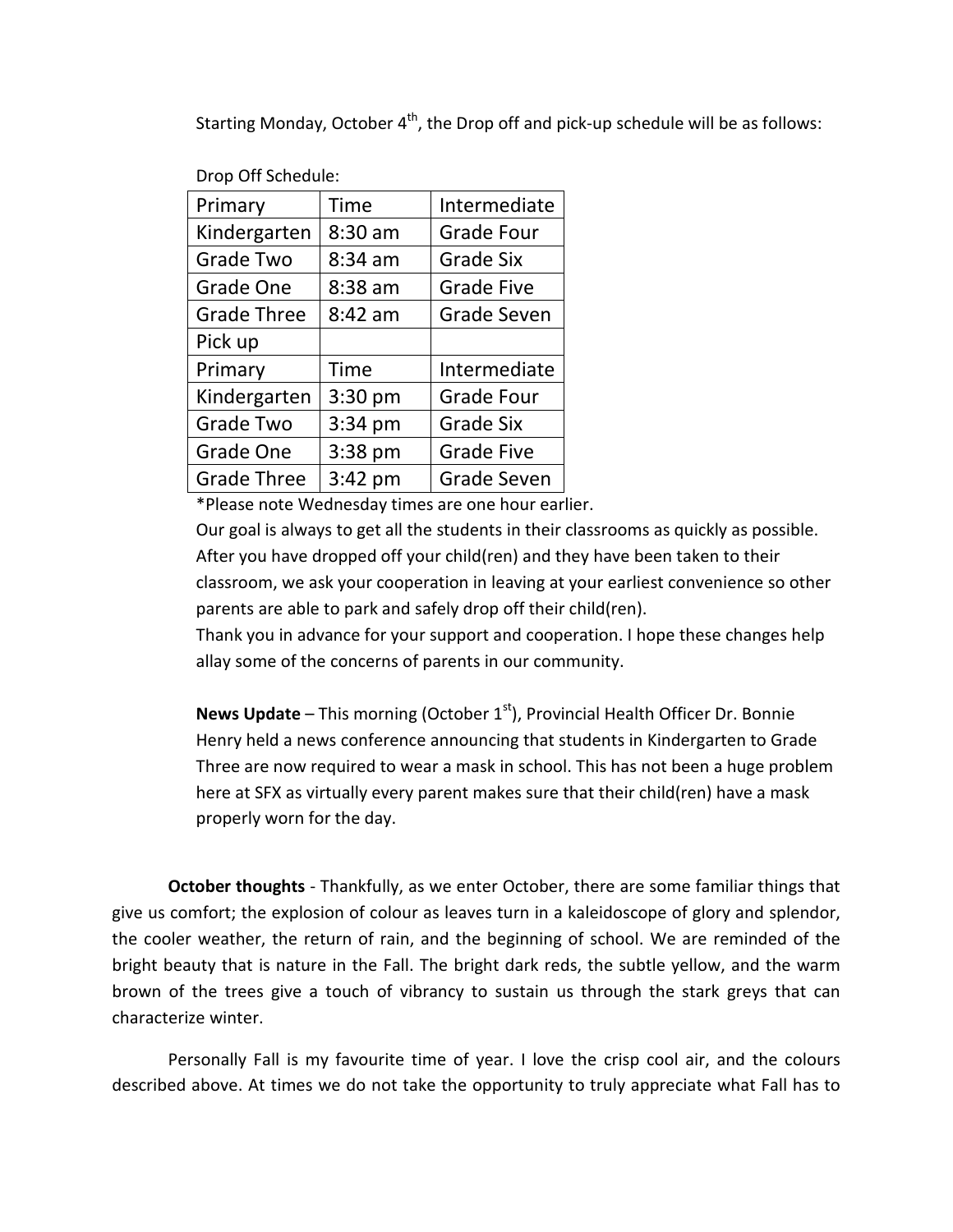offer. It should be a time to marvel at the wonders of nature and the great gift that God gives each of us in the variety of God's creation.



October also gives us a special opportunity to follow the example of proclaiming Jesus given to us by Mary, Mother of Jesus. As October is a month dedicated to the Rosary and to Mary, we will be encouraging the children to be faithful to their devotions to Mary.

Mary is often called the first disciple of Christ in her devotion to him and her willingness to serve God by being the Mother of the Messiah. She truly was the first human to proclaim Christ. Mary was the first to open herself to the redemptive power of Jesus. When Mary accepted the call by God to bear Jesus into the world, she agreed to serve God in a way no one had ever done or will again. Her humility in taking on the incredible responsibility of being the Mother of the Son of God sets an example for us all.

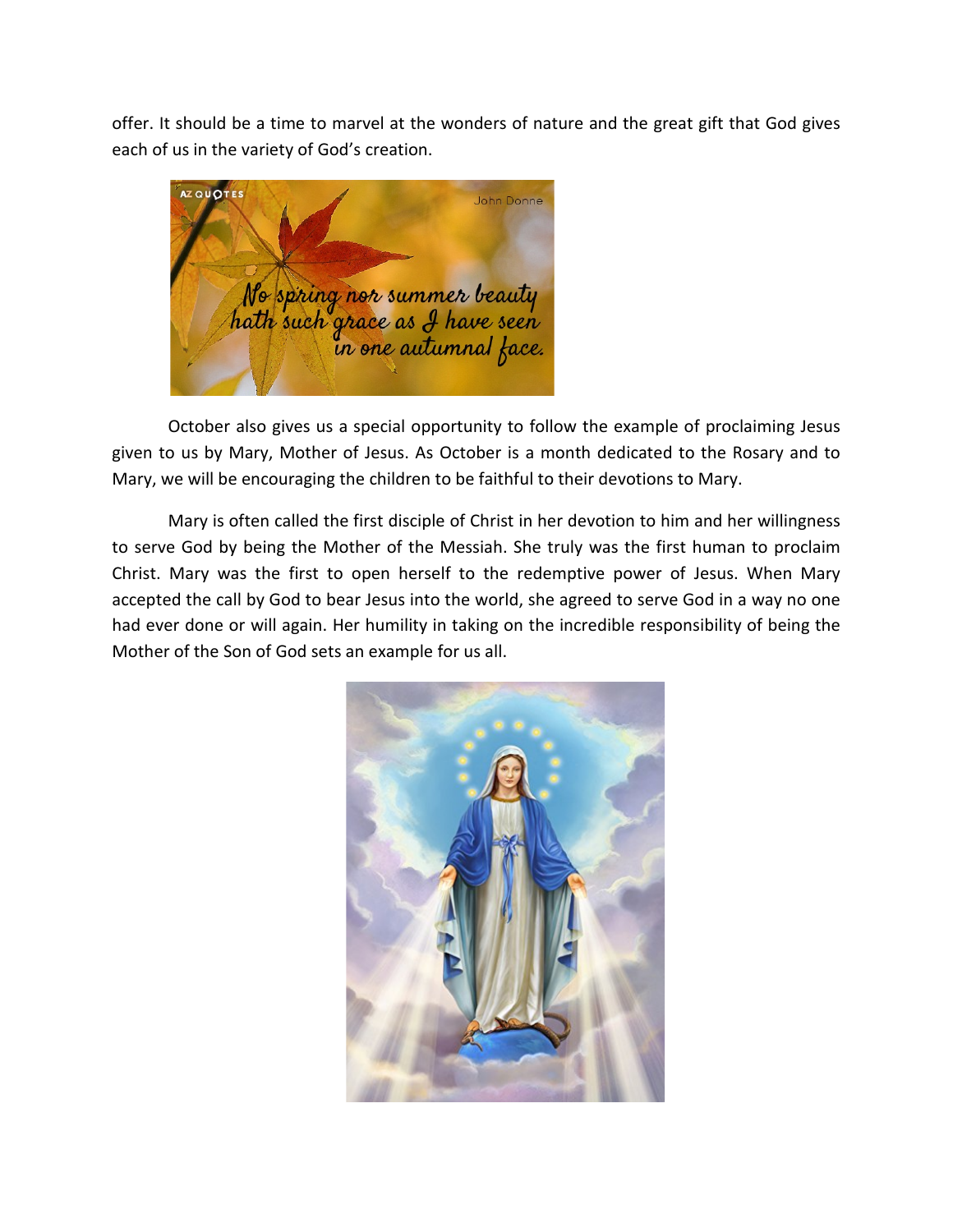As Mary says in Luke 1:46-48, "My soul magnifies the Lord, and my Spirit rejoices in God my saviour, for he has looked with favour on the lowliness of his servant." The Mysteries of the Rosary teach us that Mary was present at the major events in Jesus' life and ministry and it had to be difficult as His Mother to give her only son over to be falsely accused and ultimately crucified to save sinners. However, she took upon herself all that with joy as she willingly took on the role of the Mother of God.

Our 'Manner of the Month' for October is to "Say YES to God" just as Mary said Yes when she found out that she was to be the Mother of Jesus. We need to pattern ourselves and our reaction to God when He asks something of us, no matter how big or how small. We need to follow God's instructions and do as He asks so we can join Him in Heaven.

This month we prepare to celebrate All Saints' Day (Nov. 1) and All Souls' Day (Nov. 2). These holy days remind us of the gifts we have received from those who – by their example of faith and humility – have touched our lives. A Saint is a person who lived a holy life and is now in heaven. This month especially, and throughout the year, our students study about the lives of many well known and modern day saints. In learning about them, and modeling our lives after that person we also become a special friend of God. Our school song reminds us to pray to our patron saint St. Francis Xavier, and we ask him to help all of our students to live good lives in humble service to God and His people.

*Students' illnesses –* Parents are reminded to perform a simple health check (see attached sheet at the end of this newsletter) on your children. Please keep them home from school if they are exhibiting any symptoms listed.

**Lunches:** If you are dropping lunches off for your children, please bring them to the office and they will be given to your child. This helps eliminate classroom disruptions. We encourage parents to make healthy choices for snacks and lunches, and hope that you will make the same choices on weekends as well. Please check product packaging for information regarding the nutritional value of food.

A reminder to all that in an attempt to reduce food scraps that wind up in the school garbage (a habit that is not environmentally friendly) we ask your cooperation to send your child's lunch in a reusable container such as pictured below. The children will be taught in their classrooms to package up any leftovers and garbage from their lunch to take home for disposal.



Thank you!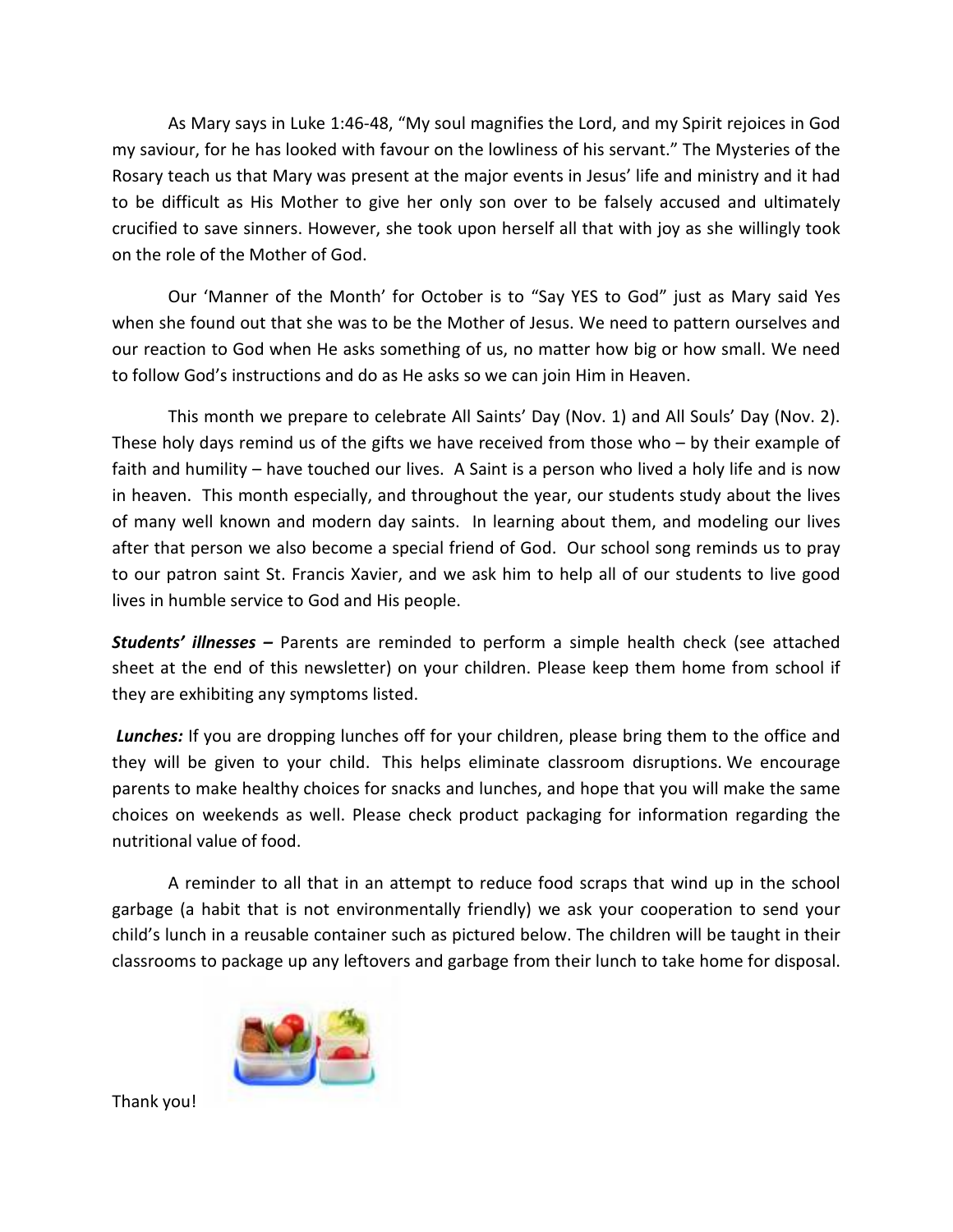**Parking/Traffic concerns:** Please practice courtesy and patience when dropping off or picking up your children. Please be aware of the example you are setting for your children, that even though there are rules to establish safety, they can be ignored for personal and selfish reasons. For the safety of all, I urge each parent to follow the rules of the road and to cooperate with the Parking Patrol Parents. Our goal is the safe and efficient drop off and pick up of our children.

We were fortunate that Vancouver City Hall saw the necessity of our request and granted our families the ability to park for up to 3 minutes along East  $5<sup>th</sup>$  Avenue. However, we must show we are worthy of such a privilege. We need to remember we are visitors in this area and we need to keep in mind the needs of our neighbours.



**Birthday treats:** Please inform your child's teacher if you plan on bringing some kind of special treat to your child's classroom to celebrate their birthday. It is generous of parents to bring such treats to share in the joy of their child's special day, but please also be respectful and mindful of the teacher's time. Also, parents must be aware that any food brought to share must be individually wrapped treats, such as muffins, cookies, etc.

**Allergy Aware! -** This year again we have students in our school that are highly allergic to peanuts and peanut products. Any exposure of any kind to peanut products can result in a serious medical situation. We have already asked the PTA to ensure that no snacks containing peanut products be sold during Hot Lunch days. We ask your complete cooperation in making sure that no such products are brought into the school. Realistically we cannot ensure every single snack is thoroughly peanut free, but we do ask you be aware of this situation and do your best to ensure the safety of all students.

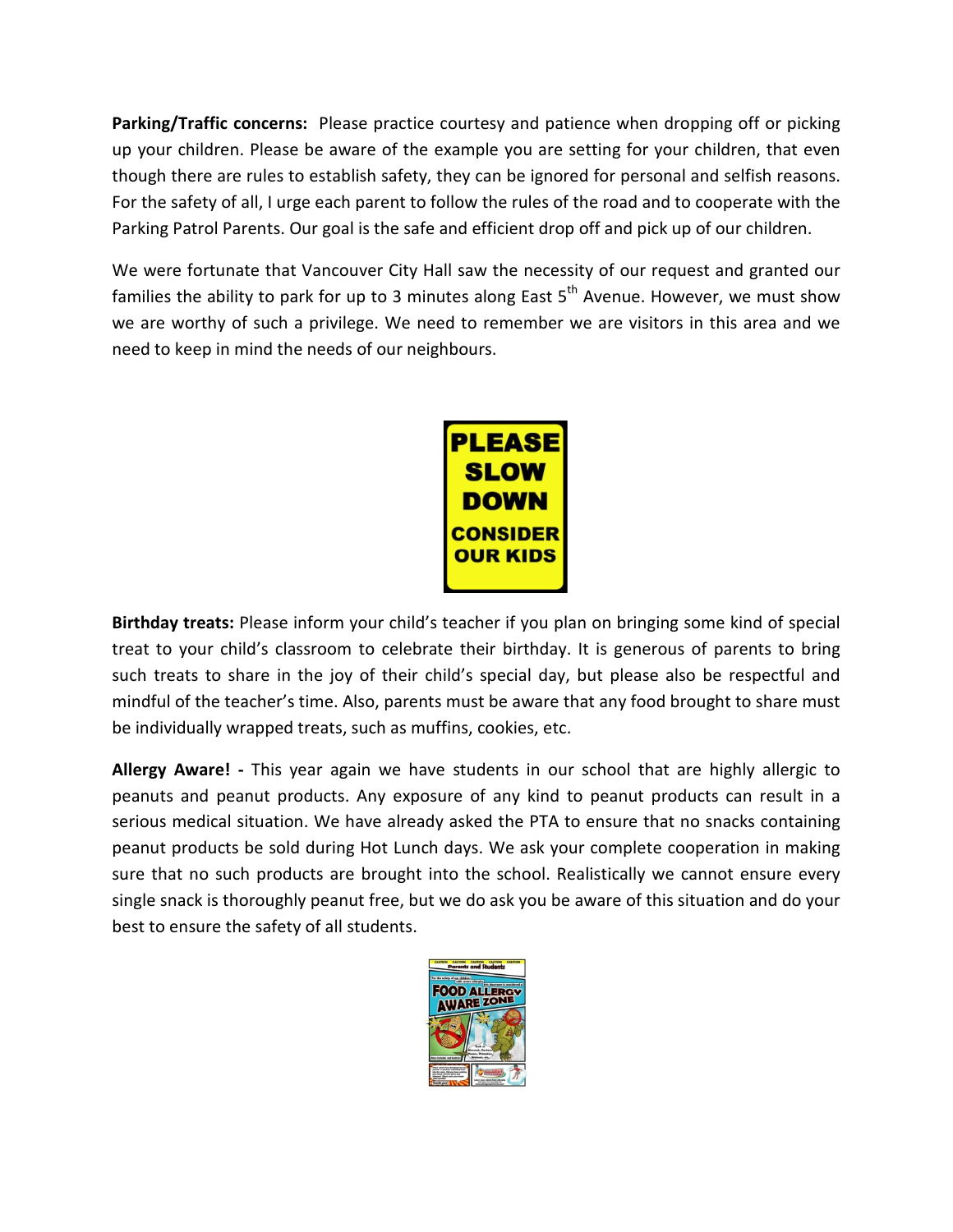**Reminder from the Office:** All parents are reminded to return their Walkathon forms by Tuesday, October 12<sup>th</sup>. Thank you.

**Green Tip of the Month**: Dispose grease, fats, and oils into your food waste bin (not down your drains or toilets.) Save your municipality millions of dollars (of your taxes!), unclogging hardened fat in pipes and sewers.



Sincere wishes for a very Happy Thanksgiving from the staff at St. Francis Xavier School.

Yours truly,

Mr. Brian Fader

Principal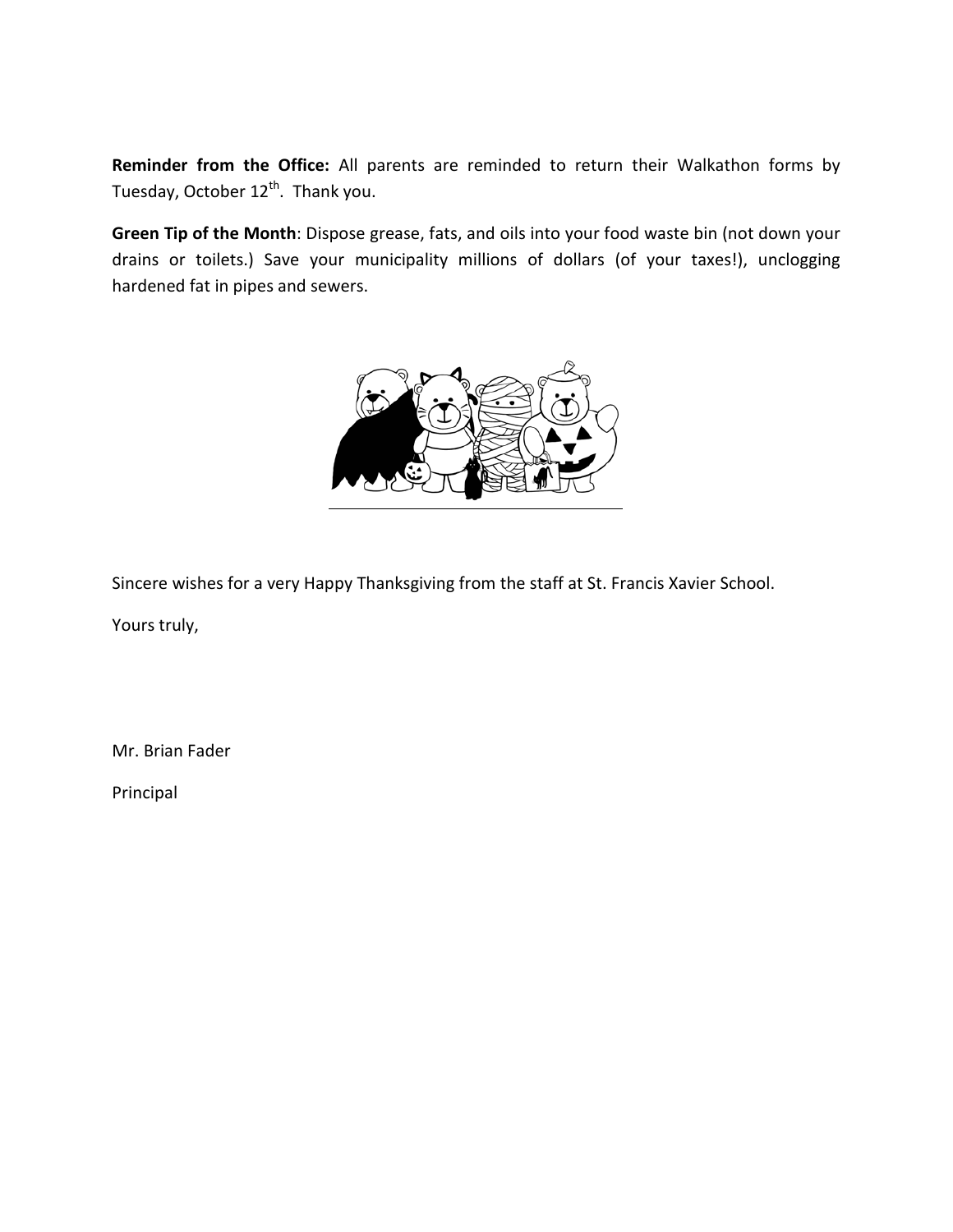## **Important Events in October**

Thursday, October  $7<sup>th</sup>$  – Individual Picture Day.



Friday, October  $8^{th}$  - Walkathon Day. Mass 9:00 am. Walkers receive snack in their classrooms after Mass before they leave. The order and approximate times are:

Kindergarten 10:15 am/Grade One 10:30 am/Grade Two 10:35 am/Grade Three 10:40 am/

Grade Four 10:45 am/Grade Five 10:50 am/Grade Six 10:55 am/Grade Seven 11:00 am.

Given it should take an hour for each grade to complete the route, students will be dismissed in the following order:

11:45 am -Kindergarten and Grade Four; 11:50 am Grade Two and Grade Six;

11:55 am Grade One and Grade Five; 12:00 pm Grade Three and Grade Seven.